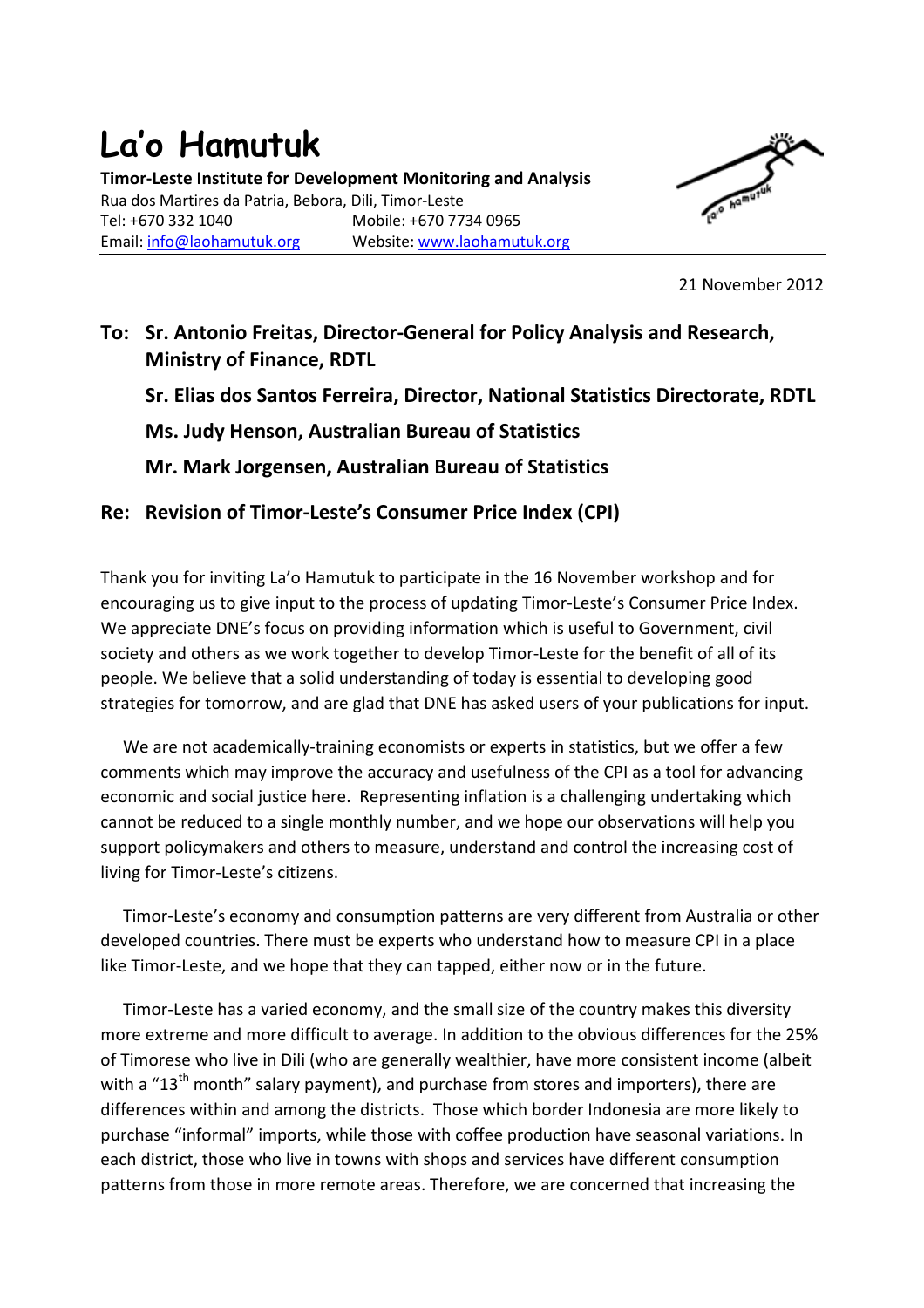frequency of national CPI statistics by reducing the breadth of places sampled may introduce unintentional biases.

We appreciate that the CPI measures the effect of price changes on households, rather than counting money. In an economy like Timor-Leste, where a small fraction of the population has the great majority of wealth and income, measures based on dollars (such as GDP and GNI) give a misleading picture of the lives of most of our citizens. In spite of double-digit GDP growth in recent years, the percentage of people living in poverty has increased to more than 50%, and we hope that the revised CPI can reflect the costs of living for that disadvantaged and vulnerable majority, nearly all of whom live outside Dili.<sup>1</sup>

Economists observe that market principles often don't apply here, in spite of our "free market" economy. When buyers are unaware that a product is cheaper in another store or neighborhood, or if going to that location is too difficult or expensive, sellers can charge more. When vendors don't understand that it is better to get something than lose everything, they ask the same price for fish or produce until it becomes unsellable. The "law of supply and demand" is often broken. We suggest that the collection and publication of price data could include the variation of prices among stores or localities, not only the averages, to help understand and reduce inflation from lack of information.

Timor-Leste is extremely import-dependent, and the prices of imports (when available) are often very different than the prices of local products for which they substitute. We are afflicted with the "Dutch Disease" which often affects countries whose rentier economies depend on exporting natural resources.<sup>2</sup> The DNE's recent trade report shows that our 2011 exports were only \$13 million (90% of which was coffee), while we imported \$319 million worth of merchandise. The Central Bank's Balance of Payments is more striking – during 2011 \$1,764 million left Timor-Leste while only \$381 million came in (plus \$3,240 million in oil income, which could drop to zero in about 12 years). For reasons suggested below, import price changes are often mysterious, uncontrolled or volatile, and we hope that the CPI process can help us understand them.

Imports are mostly purchased by more affluent, urban people, and a CPI which mainly includes imported goods will not reflect most people's lives. Is it possible to disaggregate the data, to enable comparison of changes in price differences between, for example, imported and locally produced rice? Increasing local production to substitute for imports is essential to Timor-Leste's future, and such data would assist policy development.

Approximately half Timor-Leste's population lives below the poverty line, largely in rural areas, and we suggest that a separate CPI be calculated to indicate their costs of living. With

 $\overline{a}$ 

<sup>1</sup> According to Table 2.1.1 of the 2009-2010 Demographic and Health Survey, 94% of households in the poorest two quintiles by household wealth are in districts other than Dili, although only 78% of the total population lives outside Dili district.

<sup>2</sup> Timor-Leste is the second most petroleum-export-dependent country on earth. During 2011, 97% of state revenues and 79% of our entire GNI came from converting nonrenewable petroleum wealth to cash.